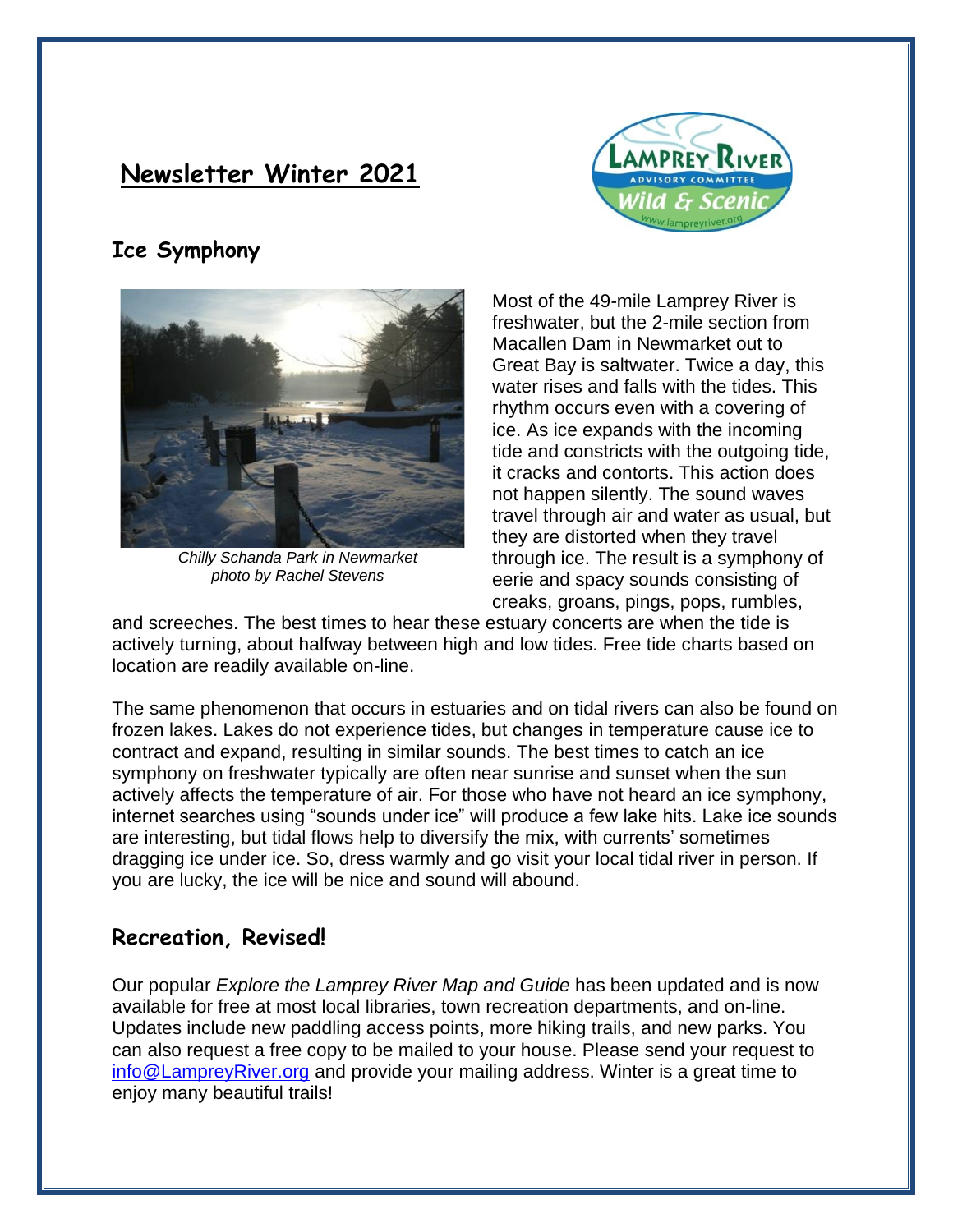

# **Nutrient Budget Analysis**



*Anna Lowien gathering a water sample for testing.* 

The LRAC was pleased to award a community grant last year to the NH Water Quality Laboratory at UNH. Graduate student Anna Lowien, under the guidance of William McDowell and Michelle Shattuck, reviewed and assessed nitrogen and phosphorus in the Lamprey River. Her goals were to assess how these nutrient loads vary over time and along the length of the river in the context of different land uses. Higher loads of nutrients are often associated with water pollution and ecological impairment.

Her analysis produced several key findings:

- Sampling stations with agricultural or suburban land use had significantly higher average annual nitrogen loads than the other sampling stations.
- Thirteen of the sampling stations showed significant increasing trends in annual phosphate over time.
- Most river segments had positive incremental loads, indicating that downstream nitrogen outputs were greater than nitrogen inputs upstream. Positive incremental loads found between most stations indicate a net accumulation of nitrogen in the river. This means that natural nitrogen removal processes (such as uptake by instream vegetation and denitrification in wetlands) cannot keep pace with nitrogen inputs.

Lamprey River Advisory Committee Newsletter Winter 2021 Page **2** of **4**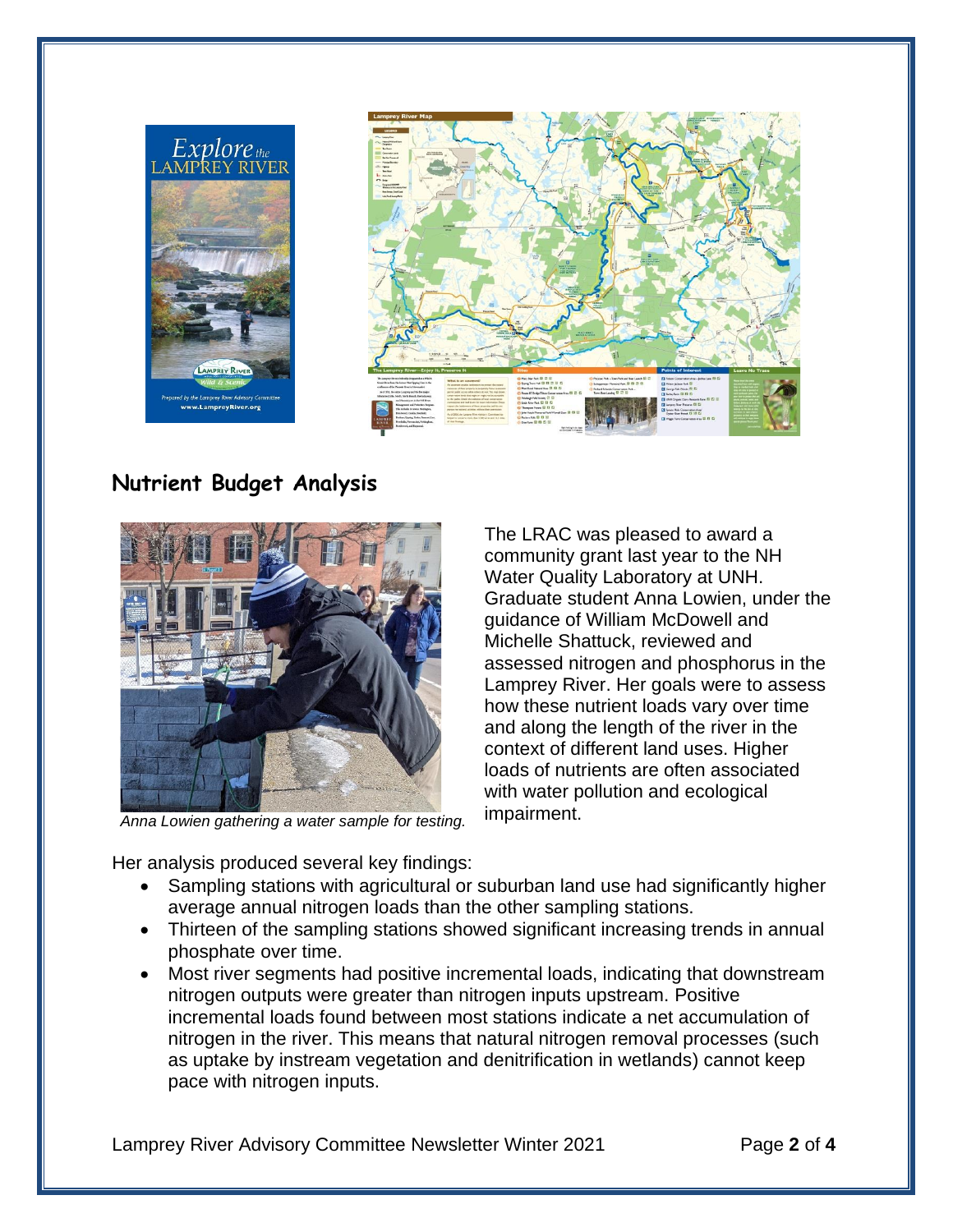#### **Improving Detection of Variable Milfoil in Pawtuckaway Lake**



*variable milfoil stem and cross section*

Pawtuckaway Lake empties into the Lamprey River in Nottingham. Problems in the lake can easily become problems in the river. Variable milfoil is one of those potential problems; it grows and spreads quickly. Left unchecked, it can overtake a body of water, ruining its water quality and recreational appeal. In 2014, variable milfoil plants were found in the lake.

The Pawtuckaway Lake Improvement Association (PLIA) sprang into action and employed a seek-and-remove campaign to augment its already robust invasive plant prevention program. Locating variable milfoil is normally a time and energy consuming effort, with divers physically searching for individual plants. With over 50 percent of Pawtuckaway Lake shallow enough to support the growth of milfoil, the task of detecting each individual plant was daunting. To make early detection more efficient, the PLIA requested and received a Community Grant from the LRAC to purchase side-scan sonar for a pilot project.

During the summer of 2020, PLIA volunteers learned how to use the equipment and interpret the data. Their results were impressive! After scanning areas known to have supported variable milfoil in the past, other areas of the lake not known to have milfoil were searched. The sonar logs from these runs were analyzed and all suspicious areas were investigated. Fortunately, no new areas of infestation were found. In the five years that the PLIA has been searching for milfoil, they learned that underwater searches take about one person hour per acre; side scan sonar can cover about 10 acres per person hour. This order of magnitude increase in productivity makes it feasible to satisfy the original goal of searching a high percentage of potential areas of infestation on a regular basis with reasonable amounts of time and effort. While they did have a number of "false positives", divers were able to investigate each case without undue extra effort, especially in early summer when the surrounding native vegetation was still small.

To see the reports, please visit [www.LampreyRiver.org](http://www.lampreyriver.org/) under research on the multimedia tab.

### **Wetlands Inventory and Recommendations for Priority Protection in Raymond**

Municipal conservation commissions have authority under New Hampshire RSA 36-A:2: to keep an index of all marshlands, swamps and all other wetlands in a like manner, and may recommend to the city council or selectmen or to the department of natural and

Lamprey River Advisory Committee Newsletter Winter 2021 Page **3** of **4**